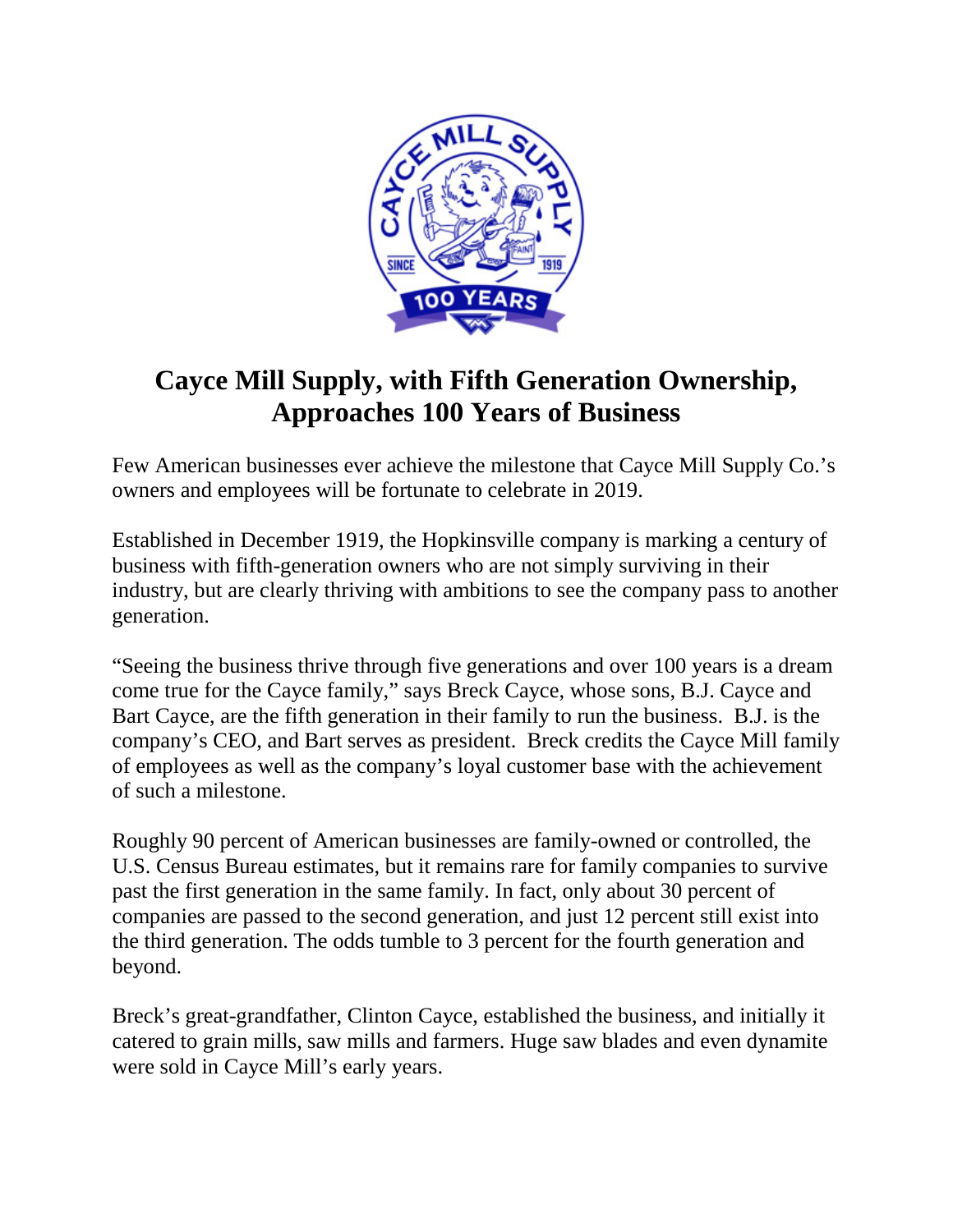Next in line from Clinton Cayce came his son, Granville Cayce Sr., and then his son, Granville Jr., who was Breck's father. Also involved in the business were Breck's late uncle, Robert Cayce, from 1952 to 1999, and his mother, Billie Lee Cayce, from the 1960's to 1996.

After graduating from Murray State University in 1973, Breck began working for his father full-time. At that time, Cayce Mill was a single branch distributor and employed fewer than 20 workers. Today, with Breck's sons at the helm, Cayce Mill has expanded to four locations with over 90 employees.

In many ways, Cayce Mill's evolution mirrors changes in American industry and commerce over the last 100 years. Today the company is a distributor of electrical, plumbing, HVAC and industrial products, and has showrooms for residential kitchen, bath and lighting design. In addition to its 180,000-square-foot headquarters and warehouse in the former Phelps Dodge plant in Hopkinsville, Cayce Mill also has locations in Russellville, Owensboro and Mayfield.

"We've changed as the times changed," Breck says. "But in the 1950s, we decided to focus on electrical, plumbing and HVAC products."

B.J. Cayce views Cayce Mill's ability to adapt to new ways of doing business as a key to its longevity. Recently, the company was awarded the WIT Rise Award Grand Prize, Recognizing Innovation and Strategic Excellence.

"We all wear a lot of hats. If you're going to survive and grow, that's what you're going to have to do," B.J. says.

"The company excels with a diverse customer base doing business in almost every state," notes Bart. Cayce Mill customers range from local homeowners to large corporations doing work across the country and overseas. Bart adds, "We have loaded shipping containers bound for Iraq and Afghanistan."

Along with serving plumbers, electricians and handymen who arrive at Cayce Mill's four locations early each morning for supplies, the company is involved in major industrial projects across the Southeast.

Breck says many longtime residents in Hopkinsville know the business mainly for its design center showroom, which is one of the largest in Kentucky. But the majority of Cayce Mill's business involves supporting commercial and industrial projects.